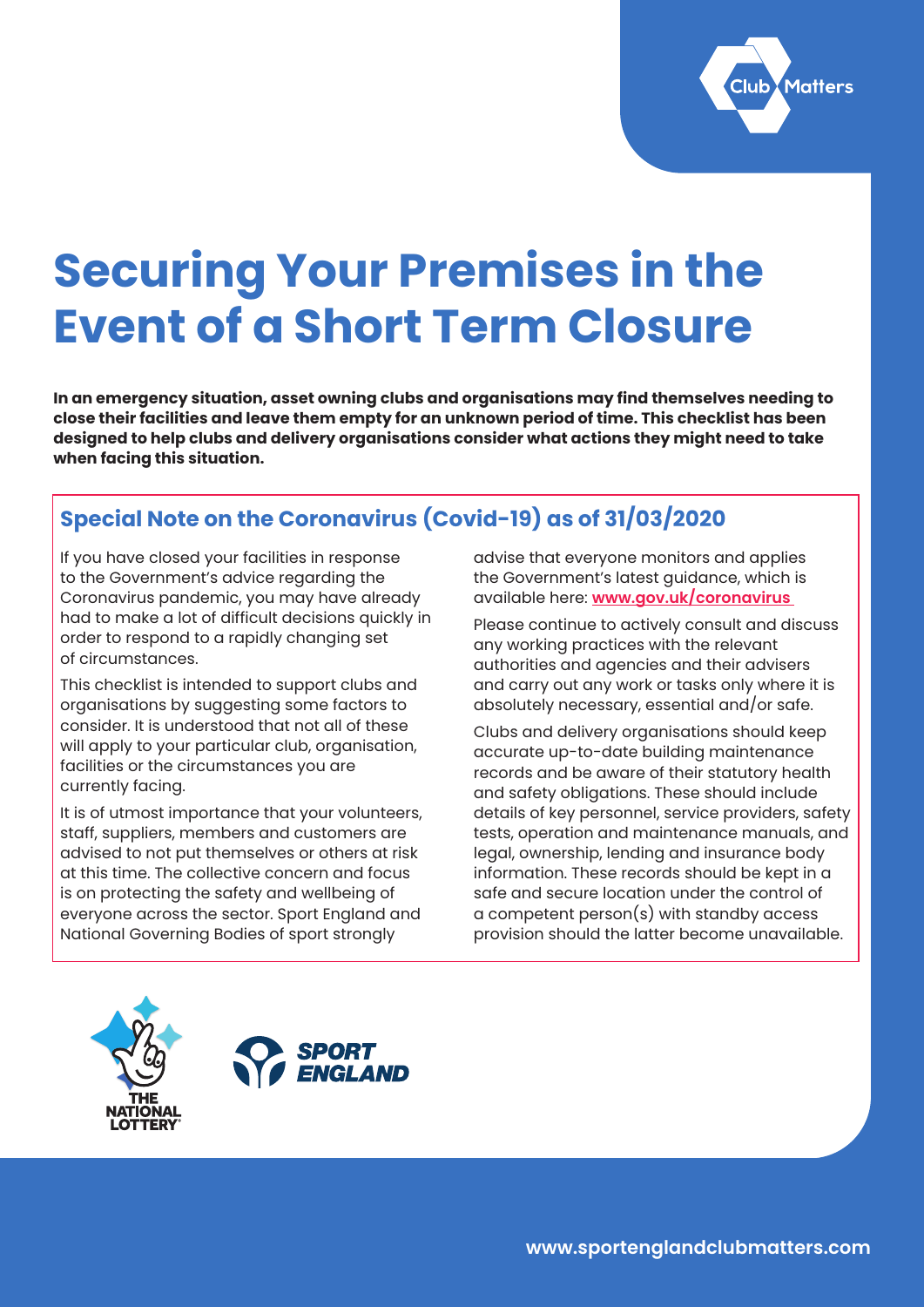#### **Risk Assessment:**

 $\square$  Conduct a risk assessment to help you consider any risks, issues and associated actions to mitigate them during this period. There are lots of things to consider like vandalism, attempted theft, weather damage, damage due to a lack of maintenance or faulty equipment or installations, data breaches etc.

#### **Insurance:**

- $\square$  Check what you're insured for (facility and equipment).
- $\Box$  Check the scope, terms and conditions of your insurance.
- $\Box$  Take appropriate action if required such as informing your insurance company of the temporary closure and ensuring the facilities are securely locked/alarmed to meet the conditions of your insurance.
- $\Box$  If your insurance policies include business interruption insurance, you may be able to claim for loss of income during the period of any unforeseen closures.

#### **Alarms & CCTV:**

- $\Box$  Check your fire / smoke / intruder alarms are working properly before leaving the building.
- $\square$  Check your CCTV is working.
- $\square$  Ensure your alarm provider knows who to contact in the event of an emergency.

#### **Keyholders:**

 $\square$  Ensure there is more than one keyholder for the building and that their details are clearly displayed in a prominent place.

#### **Securing the building, kit & equipment:**

- $\square$  Check all doors, windows and other possible access points are in good condition and are locked.
- $\square$  Ensure your security light is working.
- $\square$  Consider if your property is at risk of being harmed or damaged while it is closed. Consider your options for electronic, physical and barrier security methods such as an intruder alarm system, CCTV, hoardings, fencing, barriers, shutters and boarding.
- $\Box$  Find a safe place to store your kit and equipment. You may want to loan club equipment to members/customers whilst your facility is shut to help them keep active. Make sure you keep a list of what members have borrowed to ensure all equipment is returned. Find a safe place to house any large grounds maintenance equipment, outdoor equipment and any vehicles, if required.
- $\Box$  Chain and lock all entrance gates and check your perimeter fencing is adequate with no signs of damage.

#### **Fuel, flammable liquids & perishable goods:**

- $\Box$  Ideally, if you have flammable or hazardous liquids/chemicals on site relocate them and store them in a safe place. It is essential to follow all relevant regulations, manufacturer's, HSE and other guidance as well as your health and safety policy/procedures. Do not attempt to move or store any substances if the right equipment and suitably trained people are not available or it is not safe to do so.
- $\Box$  If relocation is not possible or practical then appropriate control measures, emergency procedures, signage and notifications should be put in place to alert people and emergency services to their presence as set out in **[HSG51.](https://www.hse.gov.uk/pubns/priced/hsg51.pdf)**

#### **Services, rent & rates:**

- $\Box$  Consider whether you need to turn off or isolate any of the services to the building and contact your service providers if necessary (electricity, gas, water etc). If you are facing hardship you might want to try and negotiate deferred payments.
- $\Box$  Consider whether you need to empty and turn off any fridges, freezers, bar chillers and other portable electrical equipment like TVs, cookers, kitchen appliances and switched socket outlets.
- $\Box$  Be sure to examine any available options for payment holidays / payment deferrals and cancel any Direct Debits accordingly.

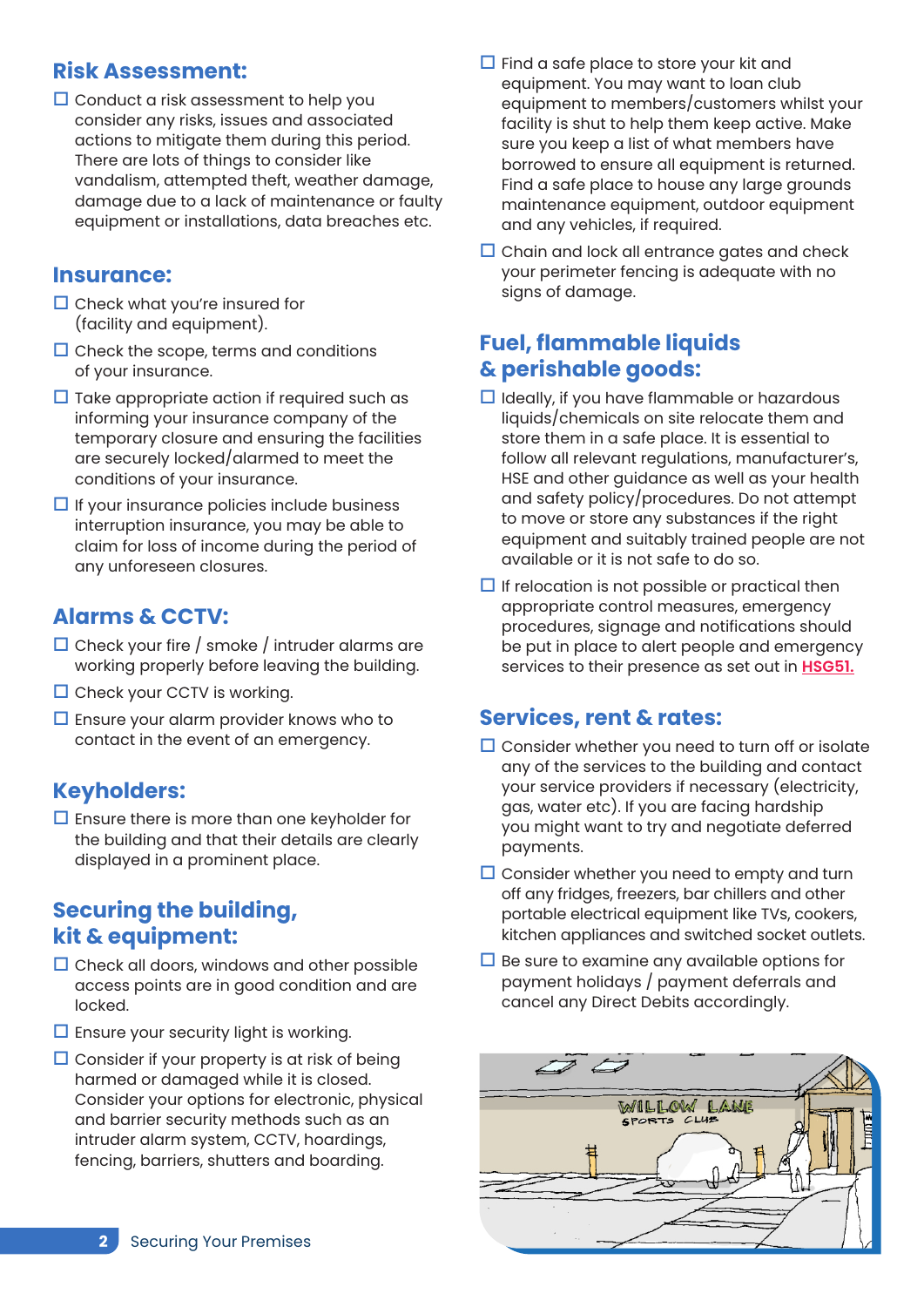- $\Box$  If you rely on access to electronic data and you have a server and/or computers that are located within your facility (on-site server), you should back up all of your data and decide whether or not to relocate the equipment during the period of closure.
- $\square$  Consider whether you need to operationalise / create a Disaster Recovery Plan/System.
- $\Box$  Consider moving your data files to a secure cloud based or off-site system.
- $\Box$  If you have volunteers or staff that need access to their email accounts, set them up with remote access.
- $\Box$  If volunteers or staff are accessing files/emails online, ask them to make sure their anti-virus software is up to date.

#### **Hard copy files:**

- $\square$  Consider whether you will need access to any hard copy files during the period of closure.
- $\Box$  Consider storing these files in an agreed safe place off-site if accessing your facility is likely to be problematic during the period of closure.
- $\square$  Consider switching to online banking, if you are not already using it.

# **Sensitive data/data protection:**

- $\square$  Consider the implications of hard and electronic files from a data protection perspective and ensure any confidential/ personal data is secured safely.
- $\square$  Make sure those storing/accessing data are aware of any relevant GDPR requirements and comply with them.
- $\Box$  Make sure your tax and financial records are easily accessible and stored safely.
- $\Box$  If you have cheque books / card readers / paying in books on site, you may wish to relocate them to move them to a secure, off-site location.

## **Redirection of mail & phone calls:**

- $\Box$  If you have a central email address for enquiries / club correspondence, set up remote access for a trusted volunteer/staff member to ensure you are not missing vital correspondence.
- $\Box$  If visiting the site to collect the mail is likely to be difficult, consider getting it redirected to a trusted person. If you have an off-site mailbox, remember to collect or redirect your mail.



 $\Box$  If the club has a phone number, consider redirecting calls to a trusted individual or leaving a message on the answer phone telling people how to get in touch with relevant individuals.

#### **Inventory & equipment loan:**

- $\Box$  If you have an inventory for stock and equipment, try to update it.
- $\Box$  If you have moved or loaned out any items of kit/equipment/data, update/create an inventory detailing what is stored where and who has responsibility for it. This will enable you to access items as quickly as possible as soon as you need them.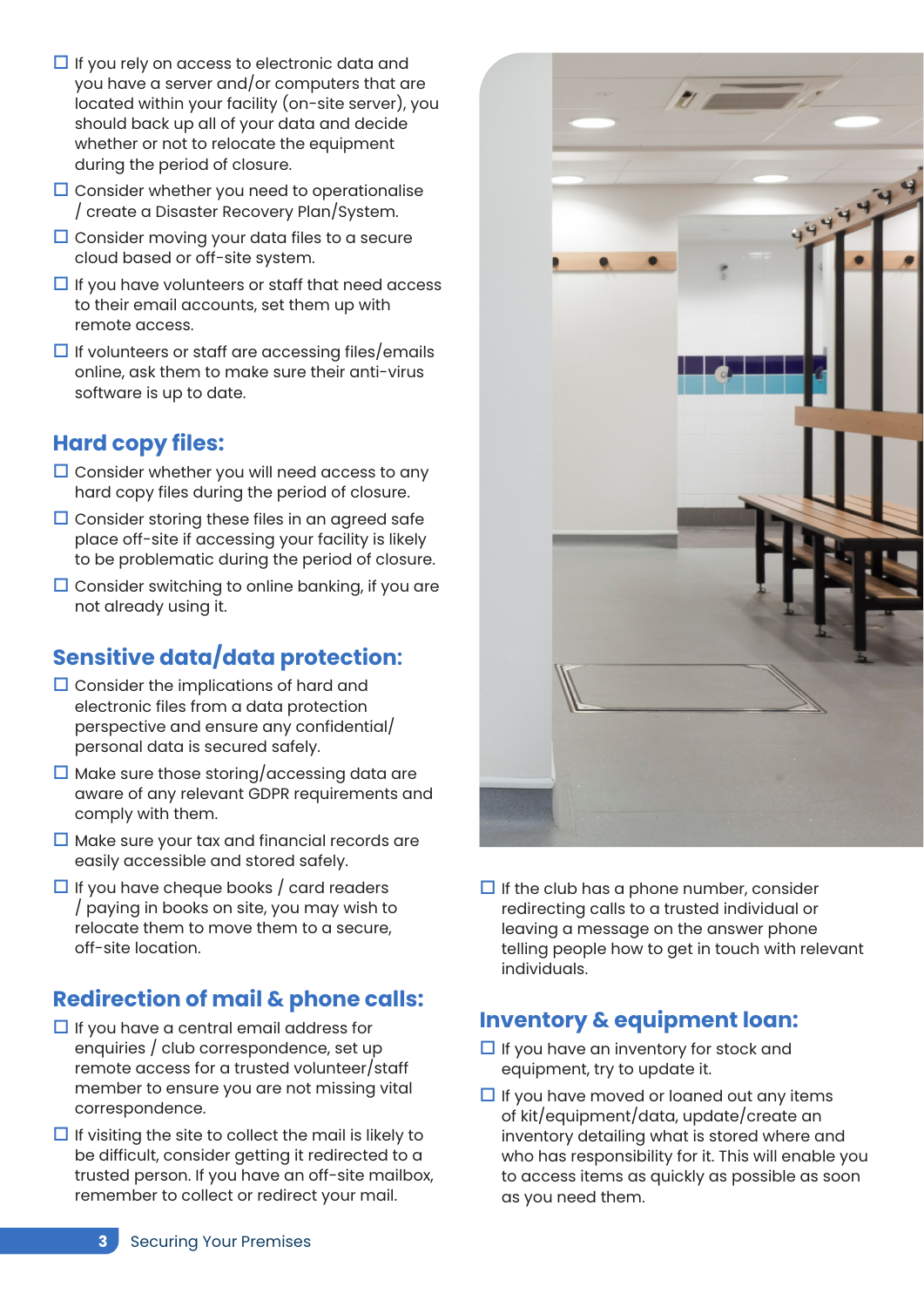

## **Notices & disclaimers – use of property/grounds at own risk:**

- $\square$  Consider putting up a notice to inform people of your temporary closure.
- $\square$  Consider providing contact details for enquiries or in the event of an emergency.
- $\Box$  If there's a chance people may try and use your external facilities, you might want to put up a sign requesting them not to and stating that any use of the grounds are at their own risk.

## **Inform your suppliers, sponsors, members/customers, staff & volunteers:**

- $\Box$  Let your committee, members/customers and volunteers know about the planned closure and what this means for them.
- $\Box$  If other organisations hire/use your facilities, get in touch with them and let them know what it means for them too.
- $\Box$  If you have staff/volunteers that can work remotely, set out what you expect from them during this period including: roles, responsibilities, hours, payment, data protection and assessing risks. Be clear about how you will keep in touch.
- $\Box$  If you are expecting deliveries, you may wish to cancel or rearrange them. Contact your suppliers to let them know – check and refresh contact details and circulate them to key people.
- $\Box$  If you have any subscription packages (e.g. TV packages) contact the supplier to see if you can postpone these.
- $\Box$  Get in touch with your sponsors and any funding partners to tell them about your plans.

## **Licenses:**

 $\square$  Check to see if closing your facility will impact on any operating licenses that you may have.

#### **Keeping in touch with your members/customers, staff, volunteers & sponsors:**

- $\Box$  Keep in touch regularly via email, text, WhatsApp, newsletters, updates, social media – pick the channels that work best for your demographic. Enlist extra help from people who are well practiced with these forms of communications.
- $\Box$  If appropriate, send reminders about government advice and healthy working practices.

# **Emergency services & neighbours:**

- $\Box$  If appropriate, consider informing the emergency services community liaison officer or Neighbourhood Watch that your facilities will be empty so that they are aware.
- $\Box$  Notify your immediate neighbours that your facilities will be closing for an unknown period.
- $\Box$  If you have a security provider, ensure they are aware too.